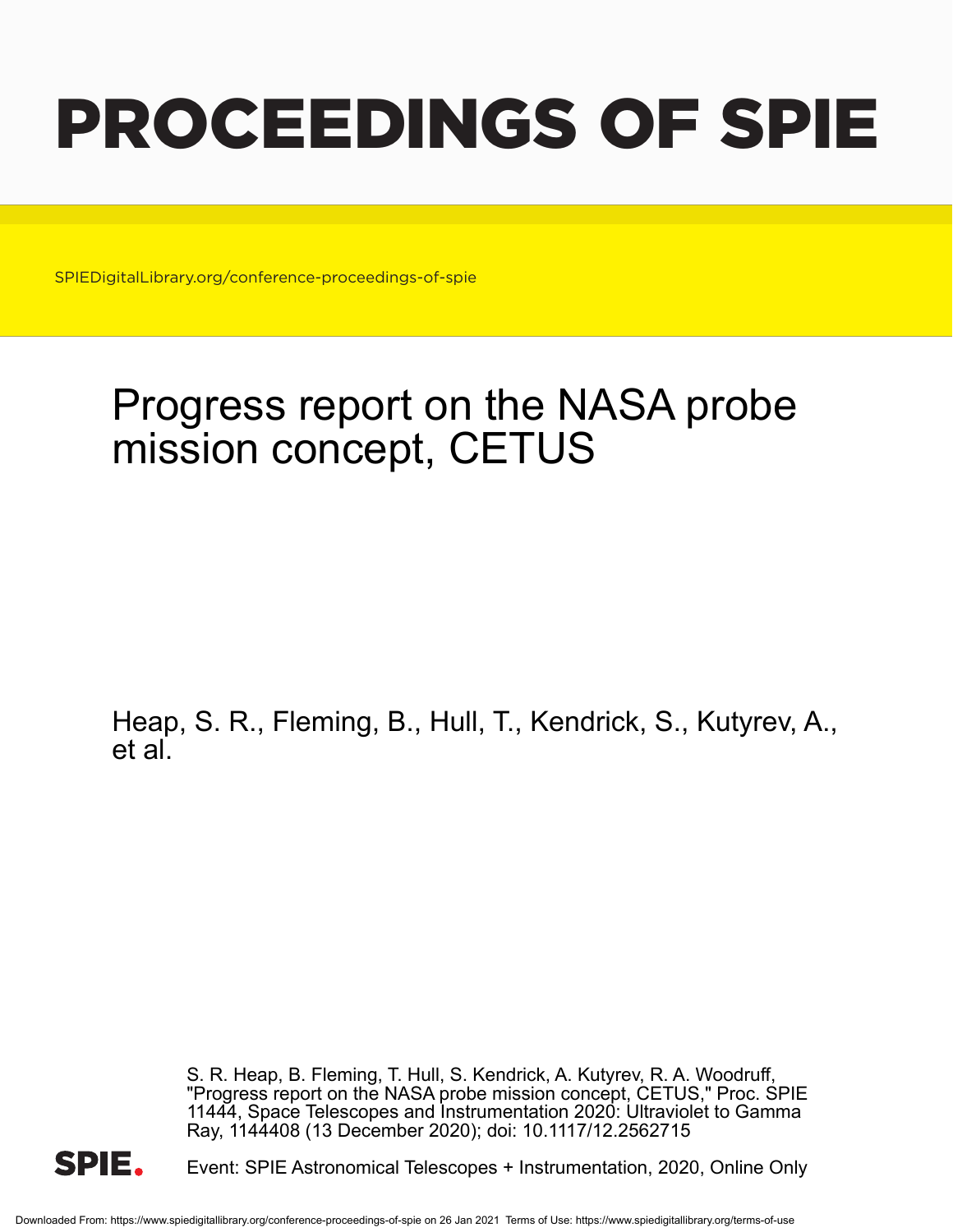### **Progress Report on the All-UV Probe Mission Concept, CETUS**

S. R. Heap\*<sup>a</sup>, B. Fleming<sup>b</sup>, T. Hull<sup>c</sup>, S. Kendrick<sup>d</sup>, A. Kutyrev<sup>e</sup>, R. A. Woodruff<sup>f</sup> <sup>a</sup>Dep't of Astronomy, Univ. of Maryland, College Park MD, USA; <sup>b</sup> LASP, Univ. of Colorado Boulder, CO; <sup>c</sup>Univ. Of New Mexico, Albuquerque, NM; <sup>d</sup>Kendrick Aerospace Consulting LLC, Lafayette, CO; <sup>e</sup>NASA's GSFC, Code 665, Greenbelt MD; <sup>f</sup>Woodruff Consulting, Boulder, CO.

#### **ABSTRACT**

We report on the status of CETUS, an all-UV, Probe-class mission concept to be evaluated by the Astro2020 Steering Panel. This report expands and updates the scientific uses of CETUS and CETUS technology as described earlier by Kendrick et al. (2019). The major updates derive form technological advances that promise to make CETUS a scientifically more powerful and long-lived space observatory than originally proposed. A long, useful lifetime will be needed to fulfill the future needs of the astronomical and planetary-science community.

**Keywords**: Ultraviolet, mission concept, spectrograph, multi-object spectrograph, microshutter array, camera

#### **1. INTRODUCTION**

After 30 years in orbit and 11years since the last servicing mission, the Hubble Space Telescope is old. Yet every year, Hubble is overloaded with observing proposals. This oversubscription is partly due to Hubble's unique capabilities, one of which is that Hubble gives access to the UV, a spectral region rife with astronomical diagnostics. But at some time, Hubble will end. What will take its place? We describe a NASA Probe-class, all-UV mission concept, called CETUS which should be a worthy successor. We proposed to study CETUS to NASA four years ago and were selected. We find that, except for exquisite imagery, CETUS can do most of the things Hubble does now, yet is enough different from Hubble to provide new kinds of UV observations. Figure 1 summarizes the CETUS instruments and their capabilities.



Figure 1. Visual summary of the unique features of the CETUS space telescope.

Space Telescopes and Instrumentation 2020: Ultraviolet to Gamma Ray, edited by Jan-Willem A. den Herder Shouleh Nikzad, Kazuhiro Nakazawa, Proc. of SPIE Vol. 11444, 1144408 · © 2020 SPIE CCC code: 0277-786X/20/\$21 · doi: 10.1117/12.2562715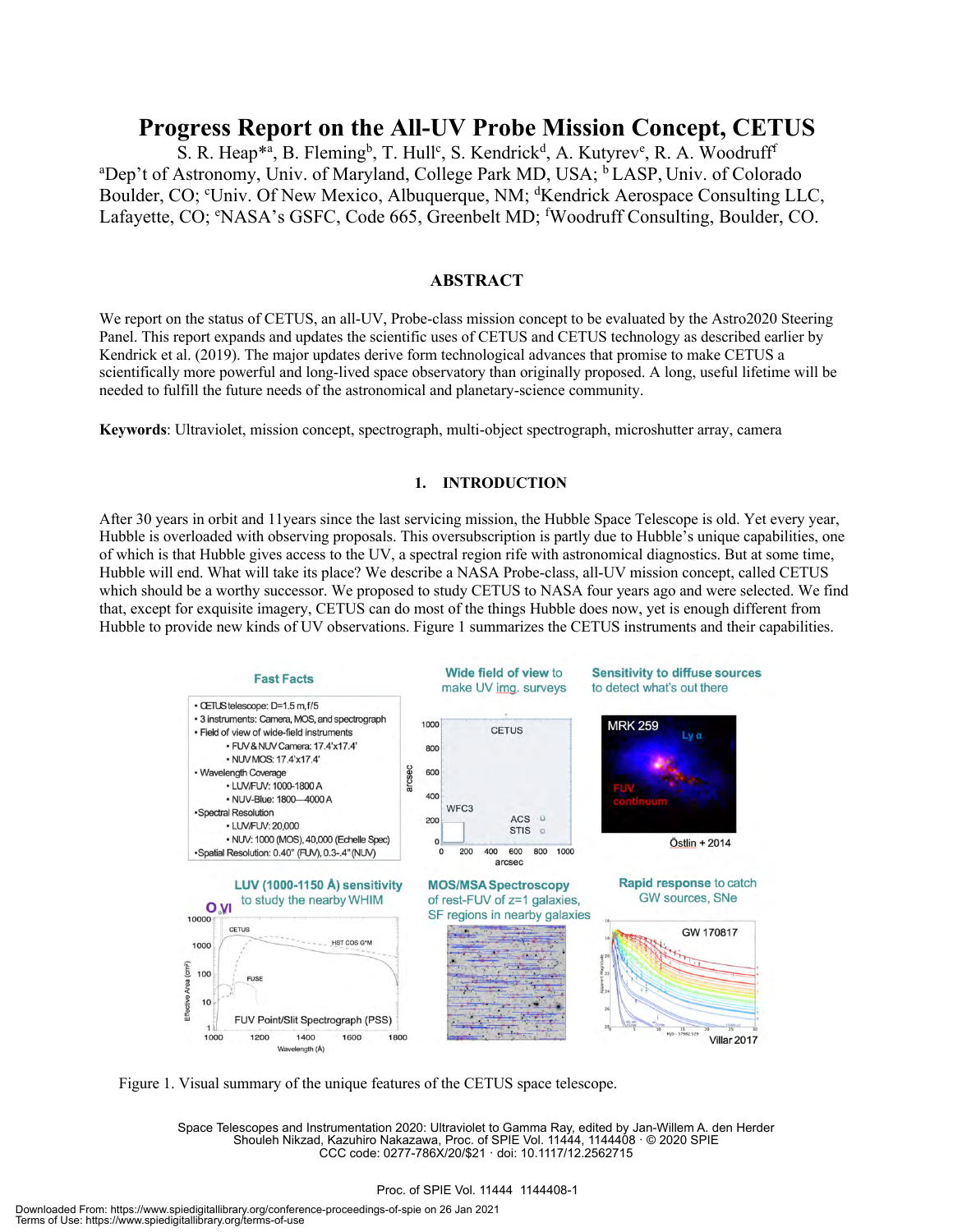In 2016, we proposed a 1.5-m rather fast (*f*/5) telescope with three instruments: a far-UV/near-UV camera like Hubble's ACS or STIS but having a wide field, a far-UV/near-UV spectrograph like Hubble's COS and STIS, and a new instrument: a multi-object spectrograph with a microshutter array like that in JWST's NIRMOS. We were careful to propose only high-heritage components like those already in Hubble and JWST to give credibility to our contention that CETUS could be built on a Probe budget.

Now in 2020, we have the same telescope and instruments but many critical components within these instruments are new and improved. We will describe these improvements in Section 3. In addition, we have witnessed new kinds of astrophysical events like the neutron star binary merger, and we have benefitted from the explosion of ideas expressed in the Astro2020 Science White Papers; the White Paper, "UV-based Science in the Solar System: Advances and Next Steps" submitted by Hendrix et al. (2020) to the Planetary Science and Astrobiology Decadal Survey, 2023-2032; and White Papers submitted to "Voyage to 2050", the next planning cycle of the ESA science program. These papers have had a profound effect, which we describe in Section 2.

Formal study of CETUS ended in March 2019 with submission to NASA of the *CETUS Final Report*, but later, we posted another CETUS Final Report (Heap et al. 2019). Study of the CETUS mission concept by the co-I team has continued to this day. Our partners have continued to develop critical components of CETUS, usually bolstered by funds from NASA's APRA and Strategic Astrophysics Technologies (SAT) programs. The result is a CETUS mission concept that is both scientifically more powerful and long-lived. Section 3 of this report gives the details.

#### 2. EXPANDED SCIENCE CASES FOR CETUS

CETUS will work in concert with other telescopes of the 2020's and 2030's to solve major problems in astrophysics. These other telescopes are generally used to observe astronomical sources at wavelengths other than the UV. (This is not to discount high-resolution UV data from Hubble.) Some of these telescopes are on the ground, and some, in space. Figure 2 shows some examples. Going clockwise from lower left:

- CETUS will observe nearby galaxies imaged by E-ROSITA, which has already completed a first-year survey of the X-ray sky;
- CETUS will follow up on interesting transients discovered by the Rubin telescope (formerly LSST)
- CETUS will add a NUV extension to optical/IR images and spectra obtained by Subaru's Hyper-Suprime Cam and Prime-Focus Spectrograph, Euclid, and Roman (formerly WFIRST) telescopes;
- CETUS will study "100,000 star factories" in 74 nearby galaxies being observed by ALMA in the PHANGS survey of  $CO$  (a proxy for  $H_2$ ) in star-forming galaxies;
- CETUS will join with the SKA and Roman to track the evolution of hydrogen in the universe in all its forms: ionized hydrogen, atomic hydrogen including Lyman-alpha and 21-cm radiation, and molecular hydrogen.

The emphasis on surveys is intentional and deserves some mention. A survey isn't meant just to collect more data; it is to derive *distributions.* What is an astronomical distribution? The Initial Mass Function (IMF) of stars is a distribution. So is the distribution of galaxy colors, and so on. With the distributions in hand, we can then look for correlations among distributions (e.g. galaxy morphology correlates with galaxy color) and identify their physical drivers. This is the best way to unravel multi-parameter processes.

Proc. of SPIE Vol. 11444 1144408-2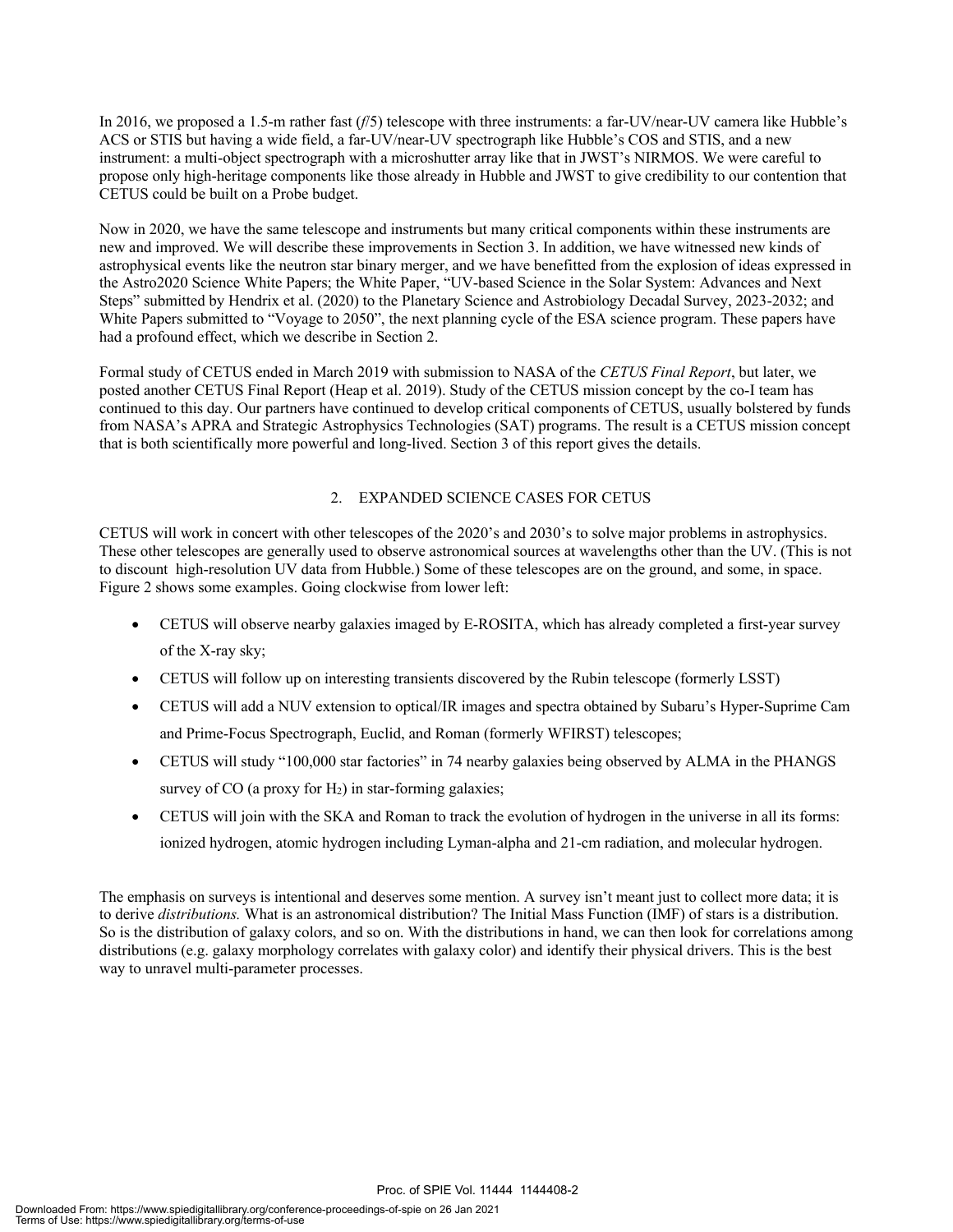

Figure 2. CETUS will work other telescopes of the 2020's and 2030's to solve major problems in astrophysics.

There are *lots* of examples of scientific quests that surveys including CETUS will contribute to – too many to list here, so we describe just 2 examples. One is on the circumgalactic medium where we show how e-ROSITA (X-ray) and CETUS (UV) observations are complementary to one another for solving the problem of the missing baryons. The other example is on star formation, where we show how CETUS will contribute to our understanding of star formation through observations of dust and gas in or near the star-forming region.

#### **2.1 Science Case: The Warm-Hot Circumgalactic Medium (CGM): CETUS and E-ROSITA**

In 2018, Brian Fleming and colleagues (Fleming et al. 2018) demonstrated how one could build a relatively large telescope like CETUS that is sensitive at the spectral region of the O VI doublet at 1032, 1038 Å in nearby galaxies (Fig. 1, lower left). The O VI doublet is the only tracer we have of the warm-hot medium (T~1-5 x10<sup>5</sup> K). Hubble can't observe it in nearby galaxies because its telescope mirror coatings make it insensitive at wavelengths less than ~1150 Å. FUSE in principle could have done it, but its telescope was too small. The upshot is that CETUS, with its sensitivity extending to 1000 Å, will be the first to observe warm-hot gas surrounding *nearby* galaxies and measure the strength of their O VI lines. According to the *Pairs* Catalog (David Bowen, 2018, priv. comm.) there are about 160 nearby galaxies that can be probed in this way. Such observations less than double the number of galaxies that have already been observed by Hubble's COS. However, COS galaxies are nearly all at redshifts, z=0.15 or more. A redshift of 0.15 doesn't sound like much, but compared to a galaxy at 10 Mpc, that galaxy is 9 mag fainter and only  $1/50<sup>th</sup>$  the size of the nearby galaxy; it's only a smudge even, on a Hubble image. The CETUS sample of nearby galaxies has names like Mthis and NGC-that. We *know* these galaxies. Most have been observed over the full electromagnetic spectrum. *They* are the ones that will enable us to relate the properties of the CGM to the properties of the galaxy, and vice versa. That is an important goal of CGM research.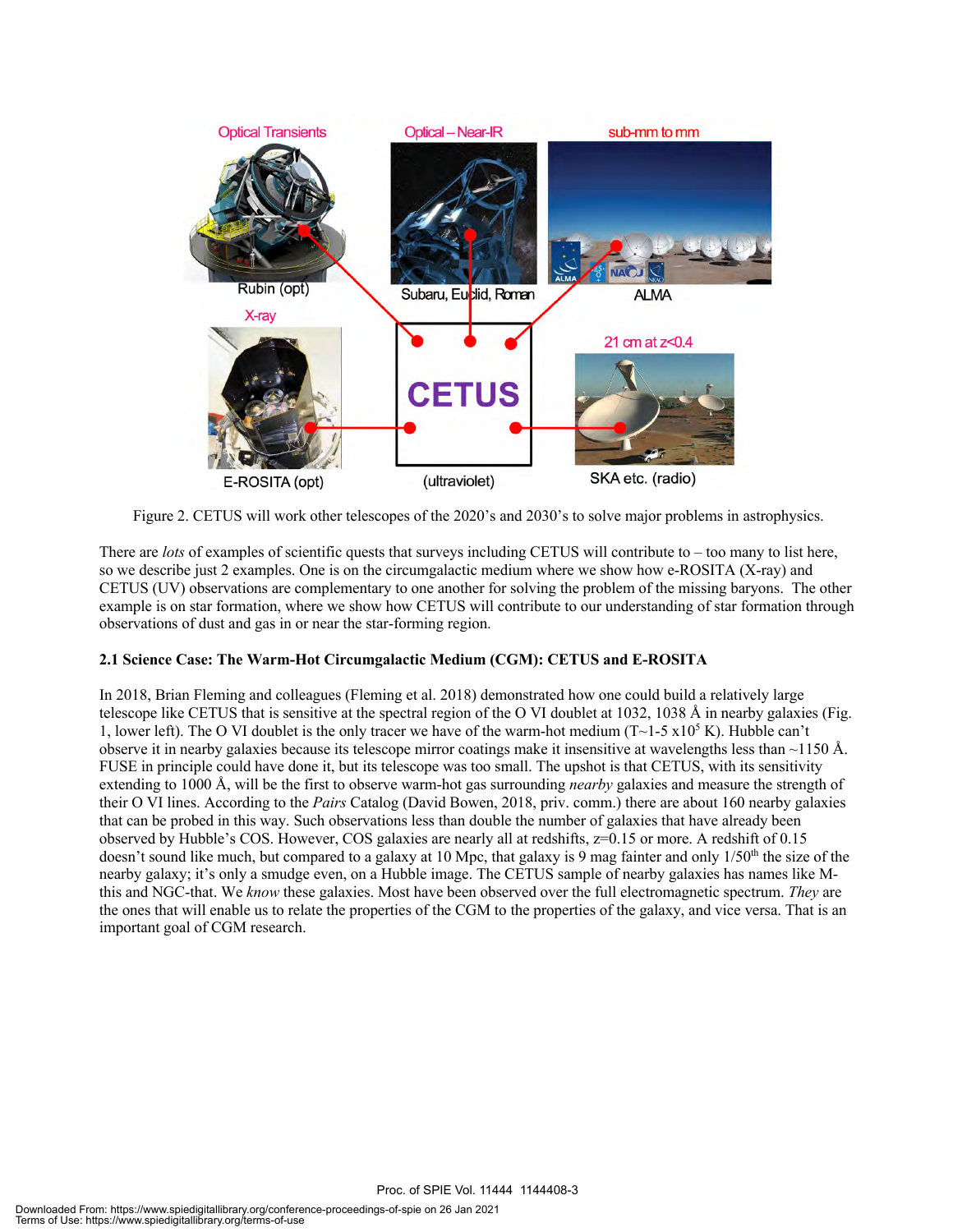

Figure 3. CETUS and X-ray telescopes together will find the missing baryons in the circumgalactic medium around nearby galaxies, and CETUS will relate the properties of the CGM to those of the galaxy. Left: The only diagnostic of warm-hot gas is the OVI doublet at 1032 and 1038 Å. The LUV/FUV spectrograph on CETUS is able to detect and measure the strengths of these two lines. Right: There are 160 nearby galaxies whose background QSO's are brighter than m<sub>AB</sub>=17.5 for CETUS to observe (green box). They are already well studied galaxies, so it will be possible to look for correlations between the properties of these galaxies and their "halos".

#### **2.2 Science Case: Star Formation: CETUS + ALMA + MUSE**

There is an on-going multi-telescope project called PHANGS that aims to "understand the interplay of the small-scale physics of gas and star formation with galactic structure and galaxy evolution" by observing "100,000 star factories" in 74 galaxies. So far, the PHANGS project has observed a good fraction of these galaxies with ALMA (mm) and MUSE (H-alpha). Stars form in cold, dense molecular clouds, and dust is a major player in the star-formation process. Dust promotes the formation of molecular hydrogen in the first place as H2 can only form from two H atoms on the surface of a dust grain. Dust shields molecules from photo-electric heating of the ambient radiation field, thereby enabling them to cool to the low temperatures required for star formation. After stars have formed, their winds become strong enough to disperse the dust to reveal newly born massive stars in optical light.



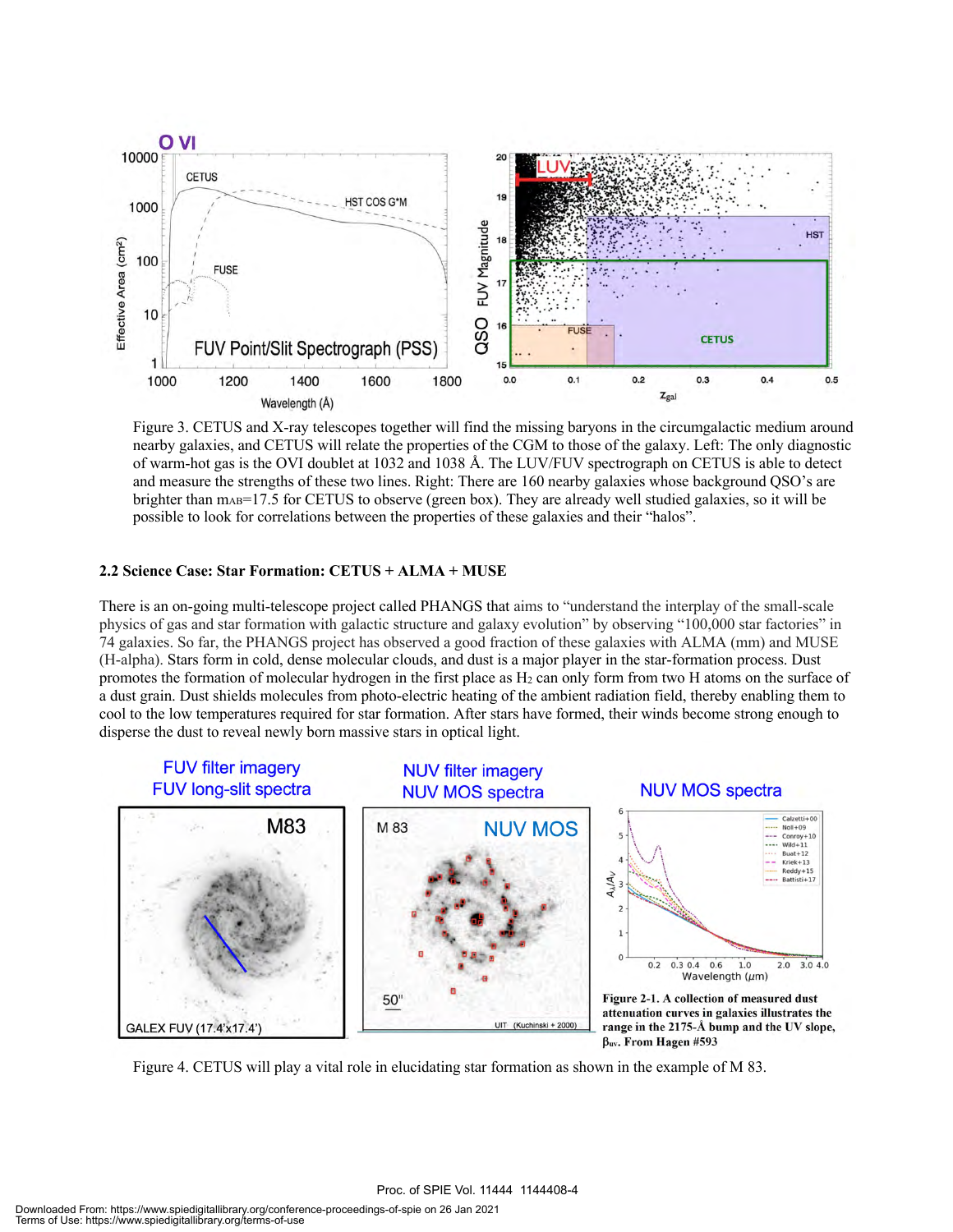CETUS will make a sensitive and quantitative study of the dust, gas, and young stars in all 100,000 "star factories" observed by PHANGS as illustrated in Figure 4 for the case of M 83. With its wide-field, far-UV and near-UV camera, CETUS will observe the whole extent of each galaxy at a resolution of 0.4". With its long-slit  $(6'x1'')$  on the far-UV spectrograph (blue line in figure at left), it will trace changes in the physical conditions within the galaxy. CETUS will take a further step: it will obtain near-UV MOS spectra of H II regions of M83 (red squares of central figure) that will tell us about the sizes and composition of the dust (right), which in turn tells us about the physical conditions of the starforming regions and how they relate to the general properties of the galaxy. Coverage of the whole galaxy is essential for relating the properties of dust, gas, and stars with metallicity, which generally decreases with increasing distance from the galactic nucleus.

#### **2.3 CETUS in discovery mode**

CETUS will also work continually in discovery mode. Basically, one or both wide-field instruments are always on to obtain deep-sky images or spectra. The scientific goal is to discover "what's out there" by detecting sources by their emission at Lyman-alpha even if their continuum flux is undetectable. For example, when the near-UV MOS is prime, the CETUS far-UV camera can map Lyman-alpha galaxy halos tens of kpc further out from galaxies than can Hubble (see Fig. 1, top-right). and the CETUS far-UV spectrograph can search for Lyman-alpha emission sources at z<0.4 as shown Figure 5 at left. If the CETUS camera is prime, the CETUS MOS can map Lyman-alpha emission near z~0.7-1.8 galaxies or QSO's. If the near-UV or LUV/FUV spectrograph is prime, both MOS and Camera can observe in parallel. Both the MOS and Camera have a tip/tilt/focus mechanism that allows these instruments to dither to recover resolution even as the telescope pointing is held steady. This capability ensures that parallel observations can have the same quality as would be obtained if the instrument were prime. The prime instrument only sets the telescope pointing, roll angle, and time on target.



Figure 5. CETUS observations in discovery mode take advantage that each of the three scientific instruments has its own entrance aperture, so all instruments can observe at the same time. Left: detection by the GALEX far-UV spectrograph of Lyman-alpha emission at z=0.228 in sources with undetectable continuum flux. Middle: the CETUS microshutter array can be configured into 38 very long slits (17.4'x2.75") about a half-arcmin apart. Together, this grid of long slits will be used to search for Lyman-alpha emission (LAE) over an area of 300 sq. arcmin even while the telescope pointing is fixed. Right: Matthew Hayes estimates that over 140 LAE sources at z=0.8-1.8 can be detected in this way.

Proc. of SPIE Vol. 11444 1144408-5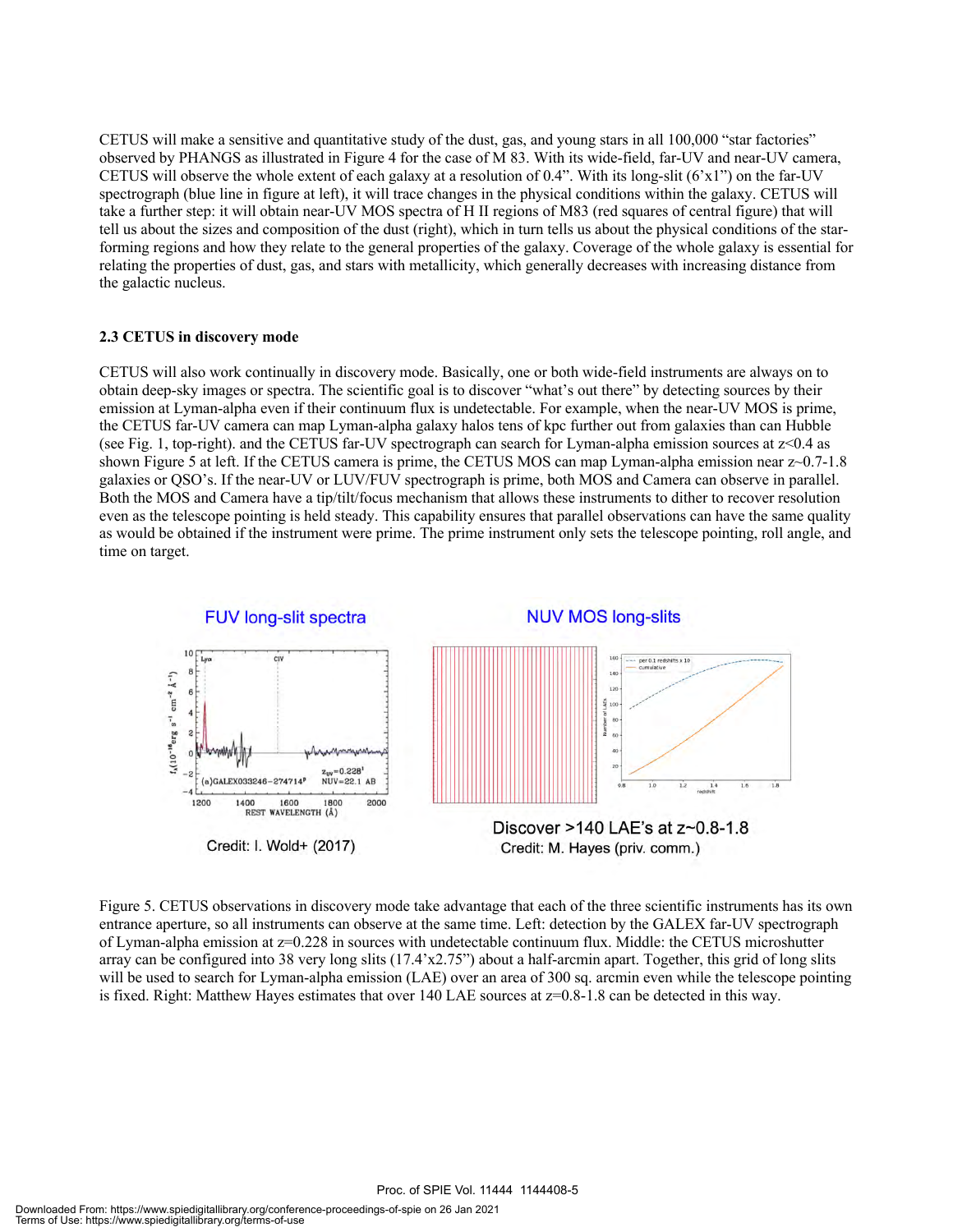#### **3. ADVANCES IN TECHNOLOGY BENIFITTING CETUS**

#### **3.1 Far-UV instruments (camera and spectrograph)**

*Far-UV Detectors***.** CETUS will make far-UV observations utilizing a wide-field far-UV camera and a FUV/LUV spectrograph. The FUV camera on CETUS has no true precursor, as FUV cameras on Hubble's ACS and STIS have very narrow fields of view (Figure 1, top-center), and their FUV detectors were MAMA detectors. The closer antecedent to the CETUS camera is the far-UV camera on GALEX (Martin et al. 2005). Their design choices were like ours: they were constrained by cost to a single detector, and they traded in image resolution for a wide field. Their detector choice was the same as ours: a microchannel plate detector (MCP) with a CsI photocathode made by Berkeley Space Science Labs in California.

The LUV/FUV spectrograph on CETUS has a more recent and direct precursor: the Cosmic Origins Spectrograph (COS) on Hubble, which utilizes a MCP detector also made by Berkeley SSL. While we observers have been delighted by COS far-UV spectra, the far-UV MCP detector has been vastly improved since the COS MCP was made. Table 1 summarizes some of the advances since COS by comparing the properties of the far-UV MCP's for CETUS with those of the COS MCP detector.

| MCP parameter Vmission           | <b>CETUS FUV MCP</b>                           | <b>HST/COS FUV MCP</b>                             |
|----------------------------------|------------------------------------------------|----------------------------------------------------|
| Detector type                    | XS (cross-strip), CsI photocathode             | XDL, CsI photocathode                              |
| Larger Format                    | 60 mm x 200 mm (spectrograph),                 | $2x85$ mm X 12 mm; 9-mm gap                        |
|                                  | 50 mm x 50 mm (camera)                         |                                                    |
| <b>Higher Spatial Resolution</b> | 20-micron FWHM                                 | 35-micron FWHM                                     |
| Lower Gain                       | $10^{6}$                                       | 10 <sup>7</sup>                                    |
| High count-rate limit            |                                                | $0.67$ cnt/sec/pix (local),                        |
|                                  | $>10^6$ cnt/s/segment (global)                 | 15,000 cnt/sec/segment (global)                    |
| Ultra-low background             | $0.05$ events/sec/cm <sup>2</sup> (pre-launch) | $\leq 0.5$ events/sec/cm <sup>2</sup> (pre-launch) |
| DQE at 1152, 1334, 1560 Å        | 58%, 32%, 18% (Siegmund 2019, Fig.             | 44%, 26%, 12%                                      |
| $1025 \text{ Å}$                 | 18) 45% at $\lambda$ =1025 Å                   | 42% at $\lambda$ =1025 Å                           |
| Long- $\lambda$ Limit            | $\sim$ 1800 Å (CsI cutoff)                     | $\sim$ 1800 Å (CsI cutoff)                         |
| Long stable lifetime             | $>4x10^{13}$ events/cm <sup>2</sup>            | 4 lifetime positions due to gain sag               |

#### Table 1: Comparison of CETUS and HST/COS Far-UV MCP detectors

*Background*. The far-UV sky is darker than in the near-UV mainly because there is no zodiacal light in the far-UV. In fact, the only significant source of astronomical background in the far-UV is scattering of solar Lyman-alpha by hydrogen atoms in the interplanetary medium, which only contaminates about +/- 5 Å around Lyman-alpha at 1216 Å. The FUV sky will appear even darker in CETUS images, because Berkeley SSL has switched to a borosilicate glass in the MCP having low intrinsic radioactivity. The result is a background that is only a tenth that on COS. The lower background will enable CETUS to detect even fainter astronomical structures at redshifts, z=0.01-0.40.

*Longer Lifetime*. The limited lifetime of a detector or instrument on Hubble has not been such a critical issue, because Hubble instruments were designed to be replaceable on Hubble servicing missions. This is not the case for CETUS. What is launched stays with CETUS; no servicing is envisioned. There are no plans for another servicing mission to Hubble. In COS's 11 years in space, the spectral format on the detector has had to be moved 3 times to a fresh location in order to avoid "gain sag" at positions that have received heavy doses of radiation. Each move has entailed a totally new recalibration program, and each location is not quite as good as the first.

The CETUS MCP should not have these troubles. It should be long lived, as it will operate at a much lower gain than does Hubble's COS MCP detector. Our expectation, although not a formal requirement, is for the CETUS MCP detectors to last 20 years or forever long it takes until the next UV mission takes its place.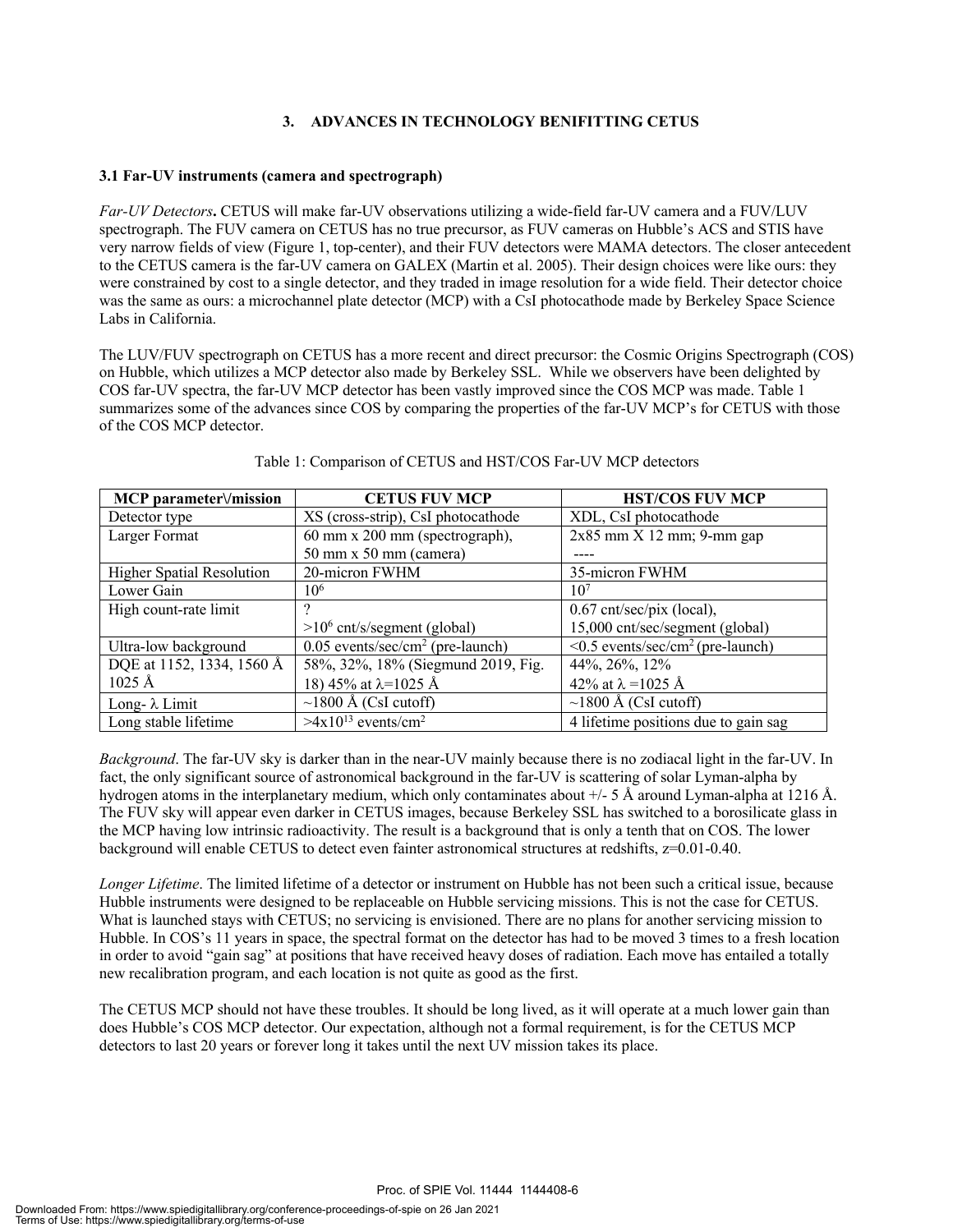*Extension of UV sensitivity into the Lyman-UV.* For astronomers, one of the most exciting features about CETUS is the extension of sensitivity of the far-UV spectrograph down to 1000 Å, well into what is called the Lyman UV (900-1200). On Hubble, AstroSat, and other space observatories currently operating, the short-wave limit is  $\sim$ 1150 Å. In that 150-Å segment between 1000 and 1150 Å lie extremely important diagnostics that the FUSE observatory was able to exploit. However, FUSE had a small collecting area and hasn't been operational since 2007. Since then, the science case for LUV observations has grown substantially, so a 1.5-m aperture telescope with LUV sensitivity is most welcome. Probably, the biggest use of the far-UV spectrograph will be spectroscopy of AGN's or QSO's whose line of sight pierces the circumgalactic medium of nearby galaxies, which leave their imprint in the form of O VI absorption lines at 1032, 1038 Å (Section 2.1). O VI is the only diagnostic of the warm-hot circumgalactic medium, which is where arguably the bulk of baryons in the modern universe lies. CETUS observations of the O VI doublet in the CGM of nearby galaxies will double the total number of lines of sight investigated, but its main value is that they will tell us about the CGM around *nearby* galaxies. Nearby galaxies are generally well observed and their properties well determined. Hence, observations of nearby galaxies mean that an inquiry into the relationship between a galaxy and its CGM can begin in earnest.

The far-UV spectrograph in our original 2016 proposal to NASA did not have LUV sensitivity. Instead, it was a conventional far-UV spectrograph with mirrors coated with Al and MgF2, like all Hubble far-UV spectrographs. Indeed, that was the only option, because both the Hubble telescope primary and secondary mirrors were coated with Al/MgF2. Our 2016 CETUS proposal followed the Hubble recipe because Al overcoated with LiF, which *is* sensitive down to 1000 Å, requires extraordinary measures to prevent degradation in humidity that would surely occur sometime before the launch of CETUS. That presumption was upended by Fleming et al. (2018), who showed that overcoating LiF with an Atomic Layer Deposition (ALD) coating of MgF2 or AlF3 would prevent degradation in conditions up to 50% humidity. A 10 to 20-A overcoating is thick enough to protect the LiF coating from humidity but thin enough to be essentially nonabsorbent.

Since learning of this technique, we have adopted the Fleming prescription and contacted both L3Harris (Rochester) and Danbury Mission Solutions. We found that either company could coat the CETUS 155-cm telescope primary mirror substrate providing a clear aperture diameter of 150 cm. Other mirrors on CETUS are small enough (<50 cm) that JPL could apply the ALD coatings.

#### **3.2 Near-UV instruments (camera, spectrograph, and MOS)**

*Near-UV Detectors*. CETUS has 3 near-UV scientific instruments: a spectrograph, a multi-object spectrograph (MOS), and a camera. All 3 instruments in our 2016 proposal to NASA were to employ the same 4K x 4K CCD from Teledynee2V, which was ready, off-the-shelf. At that time, Teledyne-e2v also produced an EMCCD but only in a 1Kx2K version. This EMCCD has been flight-tested in the joint NASA/CNES balloon experiment, FIREBALL-2 (Hamden et al. 2020), the pioneering experiment in UV detection of faint, extended sources in the CGM. Recently, Teledyne-e2v announced the 4K x 4K EMCCD, and NüVü has announced a new version of CCD packaging and control electronics for photoncounting for this size EMCCD. We are in the process of adopting EMCCD, CCD packaging, and control electronics by NüVü for all three near-UV instruments on CETUS.

The obvious advantage of EMCCD is no read-noise, a capability that should enable us to detect ever fainter UV sources. While there remain other sources of noise even with photon-counting, such as clock-induced charge and "excess noise factor", they should add up to less than 1 e<sup>-</sup> effective read noise.

There are other important advantages of EMCCD's as well. CETUS's ambitions call for a long useful lifetime – something that has been problematic for CCD's on Hubble. Cosmic rays damage a CCD leading to a loss of its chargetransfer efficiency (CTE). On Hubble, the solution has been in-orbit replacement. Hence, we've had three generations of cameras on Hubble: WF/PC, WFPC2, and WFC3 (and would welcome a fourth if it became available!). In-orbit replacement is not possible for CETUS because it will orbit the sun-earth L2 point ~0.01 AU away. And worse: cosmic rays will be more plentiful at L2 and have an admixture of heavy ions. The NüVü CCD Control electronics for Counting Photons (CCCP) produces photo-electron multiplying gains of up to 5000 for detecting individual photons. This sizable gain has the effect of enhancing CTE, thereby extending the useful lifetime of near-UV detectors and CETUS in general.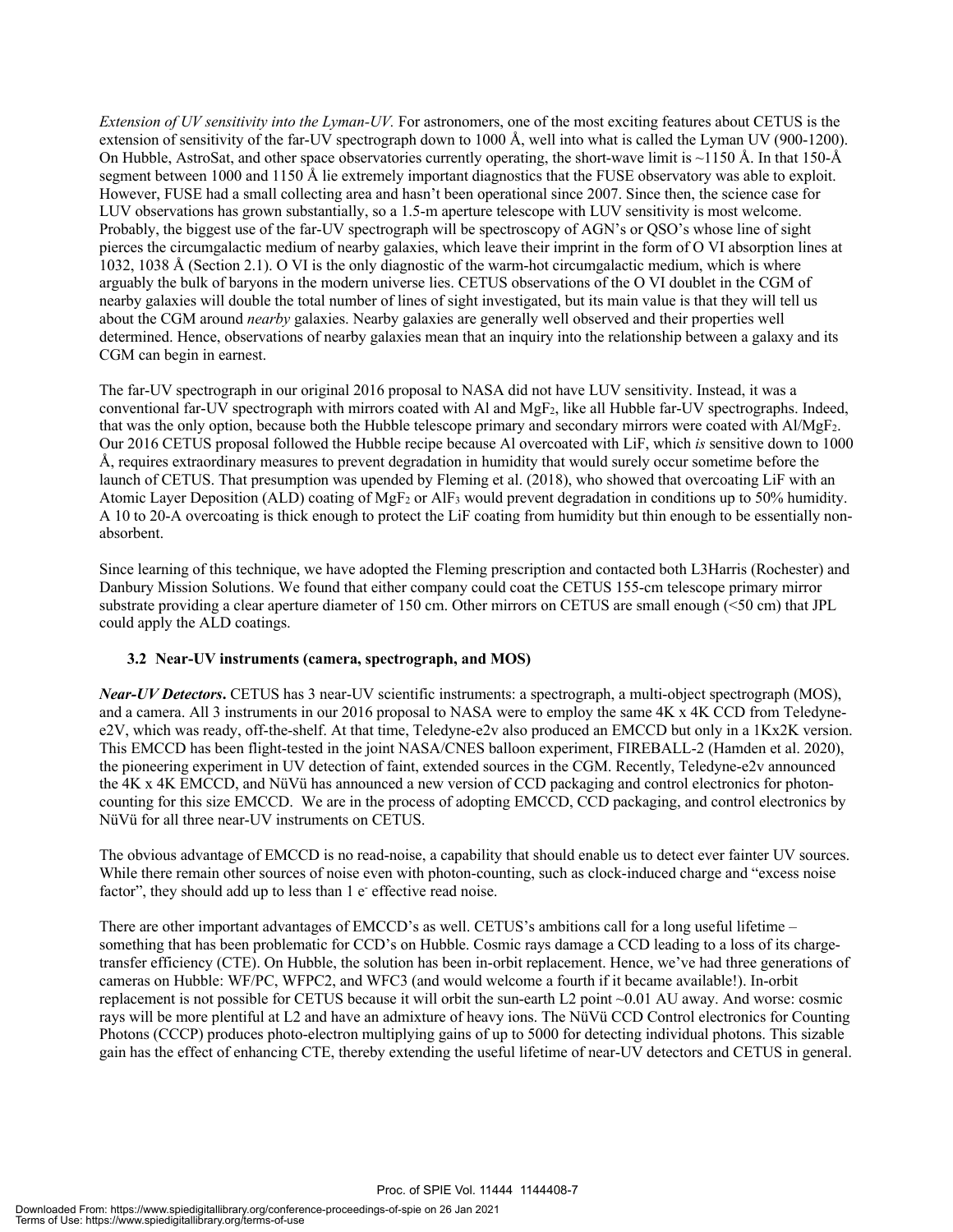CETUS is geared for detecting faint diffuse sources. Although the CETUS telescope is smaller than Hubble's, that is of no consequence: a large aperture provides no benefit as the observed surface brightness scales as  $(f/D)^2$ . The small fratio of CETUS, *f*/D=5, makes it 23 times more sensitive to extended sources than is Hubble whose f/D=24. However, detecting very faint surface-brightness sources requires a low instrumental background, e.g. low dark current, while maintaining a high CTE. Experience with balancing all the operating parameters provided by NüVü's CCCP will be needed to optimize the Teledyne-e2v EMCCD. Testing and calibration of the T-e2V NUV detector by NASA/CNES FIREBALL-2 team (Picouet et al. 2020) and the optical EMCCD by the Roman team will be helpful to all of us following them.

*The Near-UV camera.* The Sloan Digital Sky Survey (SDSS) has set the gold standard in filter photometry by devising a scheme of filters,  $u$ ,  $g$ ,  $r$ ,  $i$ ,  $z$  that overlap one another at the half-power point. This set of filters enables very lowresolution spectrophotometry with full assurance that strong emission lines within the wavelength range of the camera would be detected at one or two filters. Nearly all optical surveys since then have adopted the SDSS filter set. Our plan is to extend the SDSS system into the UV. The filter wheel can accommodate 6 spectral filters. We plan on 5 overlapping filters covering the wavelength region, 2000-4000 Å. The filters have roughly similar bandwidth except for a filter centered on the 2175-A dust extinction bump, which is somewhat narrower.

Such a filter setup would be unthinkable were it not for advances in sensitizing CCD's in the UV. As shown in Figure 6, Nikzad et al. (2012) has shown how an AR-coated, delta-doped CCD can provide 50% or more QE in both the far-UV and near-UV. Their techniques have been further refined since then (Nikzad et al. 2017). We plan to work with Nikzad and colleagues at JPL to customize the near-UV EMCCD's for CETUS.



Figure 6. UV response of an AR-coated, delta-doped CCD, showing 50% or greater QE. (Credit: Nikzad et al. 2012)

*The near-UV multi-object spectrograph (MOS).* CETUS was designed around the requirements for a multi-object spectrograph with a micro-shutter array (MSA) serving as a programmable slit mask. The MSA was developed by Goddard (Moseley et al. 2004) and incorporated in JWST's NIRspec instrument about 10 years ago. We selected this MSA for use in CETUS' near-UV multi-object spectrograph in 2016, and in 2017, Robert Woodruff designed the MOS for CETUS (as well as the telescope and other two science instruments). Since then, a new and better version of the MSA has been developed by Goddard with funding from NASA's APRA and SAT programs. This next-generation MSA activates the shutters by electrostatic action rather than by a large magnet sweeping over the array. It should be more efficient and reliable as well as larger. A goal of the current SAT program is to produce a single 240x480 NGMSA, which is more than adequate for CETUS, which will use only a 190x380-shutter portion of it. At the time of this writing, we expect that at the end of 2021, a single 240x480 MSA should become available for testing. In the meantime, a small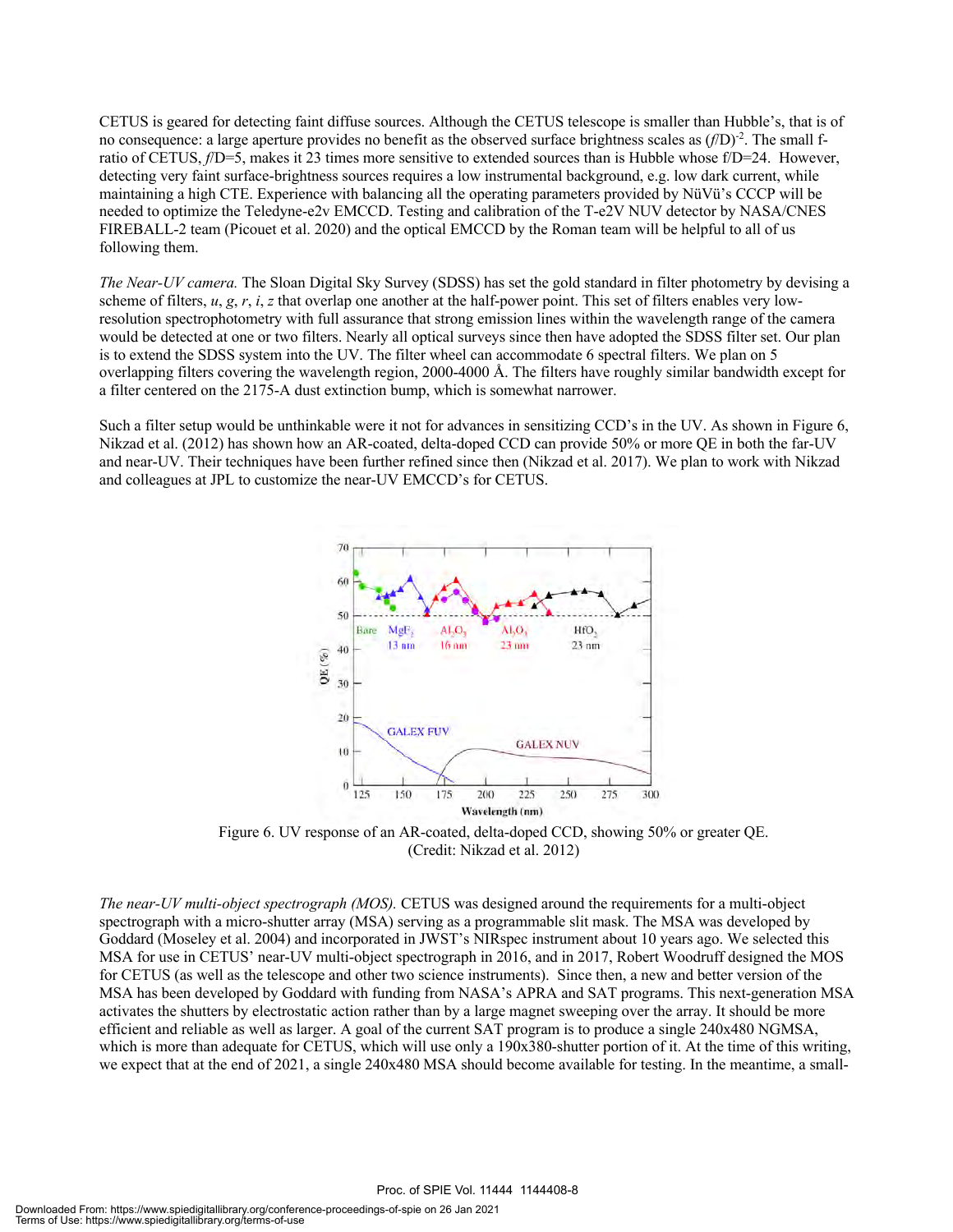scale version of the NGMSA, 64x128 array, has been flown successfully in a rocket experiment in October 2020 (McCandliss, priv. comm.), so at least the small version NGMSA is at TRL 5-6.



Figure 7. How the MSA works. The figure shows a schematic showing a cross-section of two adjacent shutters, each 100 x 200 microns, or 2.75" x 5.55" for the f/5 telescope of CETUS. The filling factor of the MSA is about 70%. The shutter at left is open to the sky; the shutter at right is closed. Light from the telescope comes to a focus at the plane of the shutter light shields (blue), which keep light from grazing the shutter walls (gray) thereby forming scattered light. In this schematic, light from a  $\sim$ 3.5"-diameter galaxy comes to a focus in the plane of the light shields. The light transmitted by the left shutter goes on to the MOS. No light is transmitted by the right shutter. (As the galaxy image straddles two microshutters, it probably would not be selected for observation.) (Credit: Alexander Kutyrev)

*Near-UV high-resolution spectrograph***.** A near-UV echelle spectrograph has been a staple of Hubble's GHRS and STIS instruments. In both cases, however, the near-UV spectrograms are marred by scattering by the echelle grating. This scattering has the effect of lowering the intensity of the signal in the echelle orders and raising the inter-order background. Recently, R. McEntaffer and group at Penn State University have been successful in producing efficient echelle gratings with order peaks at 70%. They view making the CETUS echelle grating as specified by the CETUS optical design (R. Woodruff) as straightforward.

*Acknowledgements.* We acknowledge the NASA's Astrophysics Probe Study program, which supported our study of the CETUS mission concept and Goddard's Integrated Design Center for study of CETUS. We also acknowledge our partners in industry, including Jon Arenberg NGC, Arizona Optical Systems, and NGIS San Diego. We have also benefitted from the design and cost estimate for the CETUS spacecraft and mission operations by NGIS Gilbert, Arizona. Finally, we gratefully acknowledge NASA's APRA and SAT programs that have accelerated advances in mirror and window coatings, microshutter arrays, MCP detectors, and grating technologies -- all vital to CETUS.